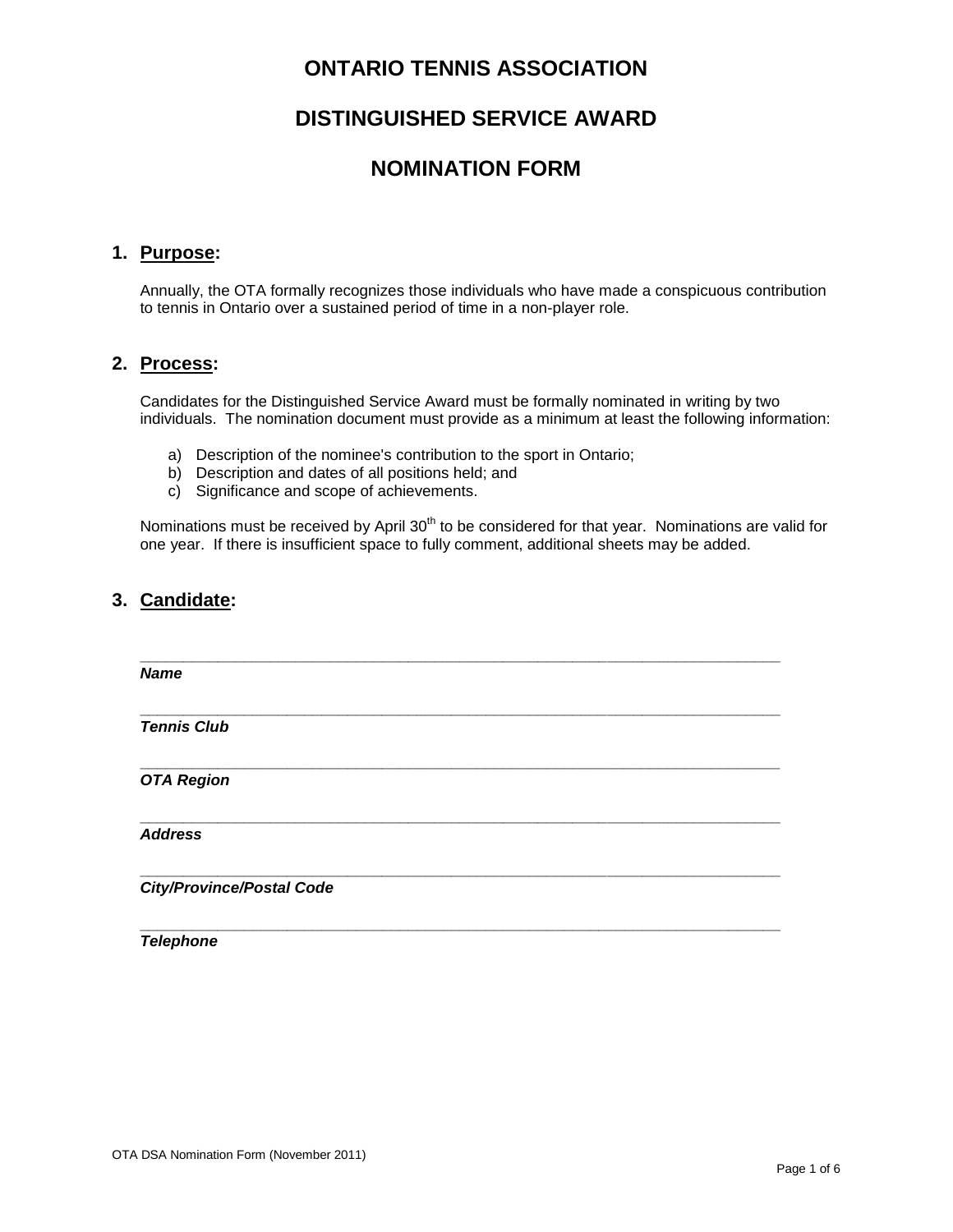## **DISTINGUISHED SERVICE AWARD**

#### **NOMINATION FORM**

#### **4. Record Of Achievement:**

Recipients will be members of the tennis family who have made a conspicuous contribution to tennis in Ontario over a minimum of five years at the provincial or community level in at least one of the following areas:

- a) Demonstrated an outstanding commitment as an organizer of tournaments, leagues, special events, or developmental programs and activities
- b) Made a significant contribution to the growth and popularity of the game through OTA participation, club management, parks and recreation programs, or elementary, secondary or university programs, leagues and events
- c) Contributed to the development of the game by providing leadership in the areas of coaching or technical expertise, including facilities maintenance or design
- d) Acted as a positive role model for youth by demonstrating exceptional sportsmanship and commitment to the game
- e) Made a significant and ongoing financial contribution in support of events, leagues, developmental or outreach programs

\_\_\_\_\_\_\_\_\_\_\_\_\_\_\_\_\_\_\_\_\_\_\_\_\_\_\_\_\_\_\_\_\_\_\_\_\_\_\_\_\_\_\_\_\_\_\_\_\_\_\_\_\_\_\_\_\_\_\_\_\_\_\_\_\_\_\_\_\_\_\_\_\_\_

\_\_\_\_\_\_\_\_\_\_\_\_\_\_\_\_\_\_\_\_\_\_\_\_\_\_\_\_\_\_\_\_\_\_\_\_\_\_\_\_\_\_\_\_\_\_\_\_\_\_\_\_\_\_\_\_\_\_\_\_\_\_\_\_\_\_\_\_\_\_\_\_\_\_

\_\_\_\_\_\_\_\_\_\_\_\_\_\_\_\_\_\_\_\_\_\_\_\_\_\_\_\_\_\_\_\_\_\_\_\_\_\_\_\_\_\_\_\_\_\_\_\_\_\_\_\_\_\_\_\_\_\_\_\_\_\_\_\_\_\_\_\_\_\_\_\_\_\_

\_\_\_\_\_\_\_\_\_\_\_\_\_\_\_\_\_\_\_\_\_\_\_\_\_\_\_\_\_\_\_\_\_\_\_\_\_\_\_\_\_\_\_\_\_\_\_\_\_\_\_\_\_\_\_\_\_\_\_\_\_\_\_\_\_\_\_\_\_\_\_\_\_\_

**\_\_\_\_\_\_\_\_\_\_\_\_\_\_\_\_\_\_\_\_\_\_\_\_\_\_\_\_\_\_\_\_\_\_\_\_\_\_\_\_\_\_\_\_\_\_\_\_\_\_\_\_\_\_\_\_\_\_\_\_\_\_\_\_\_\_\_\_\_\_\_\_\_\_**

\_\_\_\_\_\_\_\_\_\_\_\_\_\_\_\_\_\_\_\_\_\_\_\_\_\_\_\_\_\_\_\_\_\_\_\_\_\_\_\_\_\_\_\_\_\_\_\_\_\_\_\_\_\_\_\_\_\_\_\_\_\_\_\_\_\_\_\_\_\_\_\_\_\_

\_\_\_\_\_\_\_\_\_\_\_\_\_\_\_\_\_\_\_\_\_\_\_\_\_\_\_\_\_\_\_\_\_\_\_\_\_\_\_\_\_\_\_\_\_\_\_\_\_\_\_\_\_\_\_\_\_\_\_\_\_\_\_\_\_\_\_\_\_\_\_\_\_\_

\_\_\_\_\_\_\_\_\_\_\_\_\_\_\_\_\_\_\_\_\_\_\_\_\_\_\_\_\_\_\_\_\_\_\_\_\_\_\_\_\_\_\_\_\_\_\_\_\_\_\_\_\_\_\_\_\_\_\_\_\_\_\_\_\_\_\_\_\_\_\_\_\_\_

**\_\_\_\_\_\_\_\_\_\_\_\_\_\_\_\_\_\_\_\_\_\_\_\_\_\_\_\_\_\_\_\_\_\_\_\_\_\_\_\_\_\_\_\_\_\_\_\_\_\_\_\_\_\_\_\_\_\_\_\_\_\_\_\_\_\_\_\_\_\_\_\_\_\_**

\_\_\_\_\_\_\_\_\_\_\_\_\_\_\_\_\_\_\_\_\_\_\_\_\_\_\_\_\_\_\_\_\_\_\_\_\_\_\_\_\_\_\_\_\_\_\_\_\_\_\_\_\_\_\_\_\_\_\_\_\_\_\_\_\_\_\_\_\_\_\_\_\_\_

\_\_\_\_\_\_\_\_\_\_\_\_\_\_\_\_\_\_\_\_\_\_\_\_\_\_\_\_\_\_\_\_\_\_\_\_\_\_\_\_\_\_\_\_\_\_\_\_\_\_\_\_\_\_\_\_\_\_\_\_\_\_\_\_\_\_\_\_\_\_\_\_\_\_

\_\_\_\_\_\_\_\_\_\_\_\_\_\_\_\_\_\_\_\_\_\_\_\_\_\_\_\_\_\_\_\_\_\_\_\_\_\_\_\_\_\_\_\_\_\_\_\_\_\_\_\_\_\_\_\_\_\_\_\_\_\_\_\_\_\_\_\_\_\_\_\_\_\_

\_\_\_\_\_\_\_\_\_\_\_\_\_\_\_\_\_\_\_\_\_\_\_\_\_\_\_\_\_\_\_\_\_\_\_\_\_\_\_\_\_\_\_\_\_\_\_\_\_\_\_\_\_\_\_\_\_\_\_\_\_\_\_\_\_\_\_\_\_\_\_\_\_\_

f) Created a heightened awareness and interest in tennis through the media or the arts

Please indicate which of the above criteria best describe your candidate.

Please explain why you are nominating this candidate.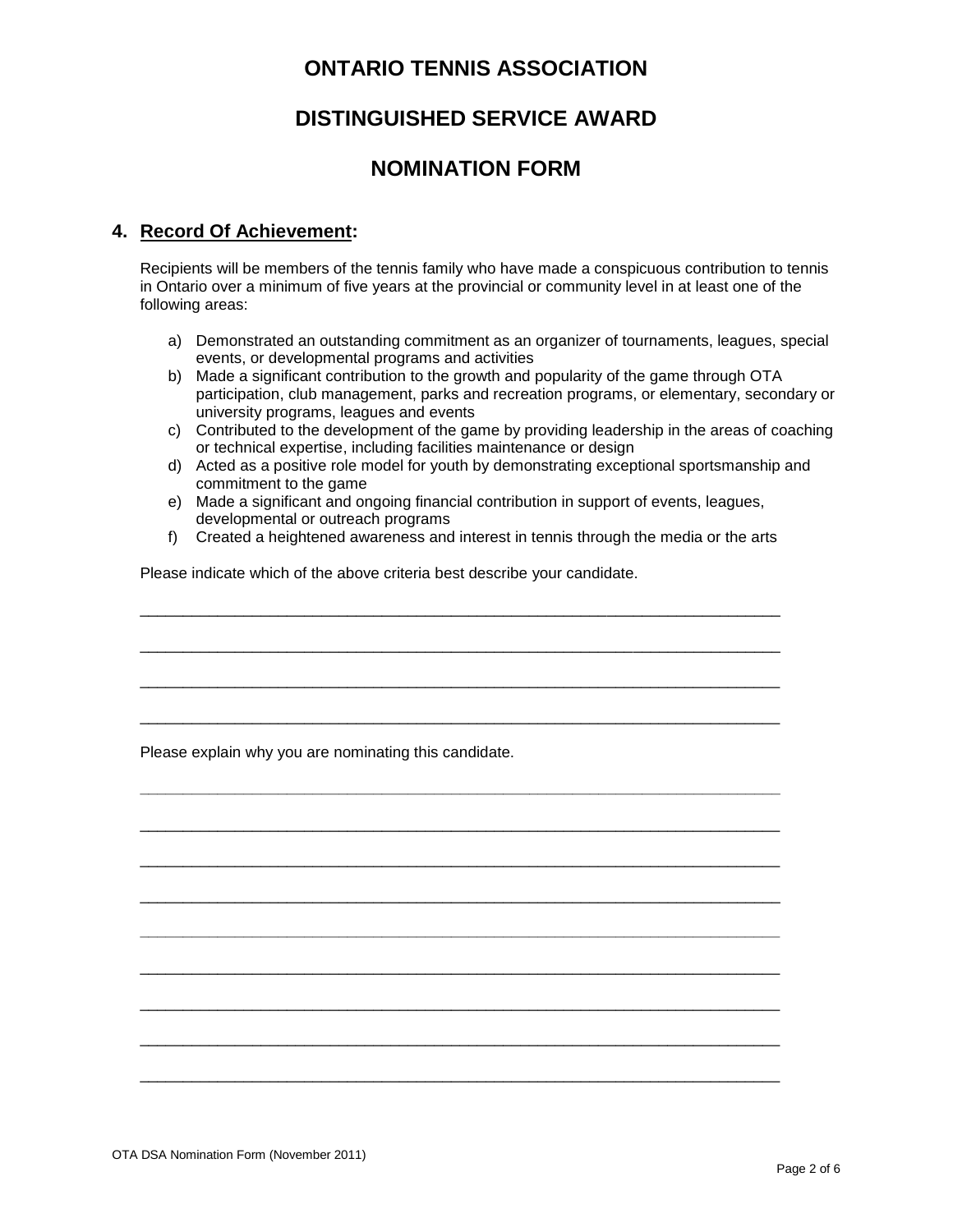## **DISTINGUISHED SERVICE AWARD**

## **NOMINATION FORM**

Please fill out the following matrix, which will aid the Committee in its selection.

a) Demonstrated an outstanding commitment as an organizer:

|              | 5-15 years   | $16-25$ years | Over 25 years |
|--------------|--------------|---------------|---------------|
| Tournaments  | 0            |               |               |
| Leagues      | n            |               |               |
| Other Events | $\mathbf{1}$ |               |               |

\_\_\_\_\_\_\_\_\_\_\_\_\_\_\_\_\_\_\_\_\_\_\_\_\_\_\_\_\_\_\_\_\_\_\_\_\_\_\_\_\_\_\_\_\_\_\_\_\_\_\_\_\_\_\_\_\_\_\_\_\_\_\_\_\_\_\_\_\_\_\_

\_\_\_\_\_\_\_\_\_\_\_\_\_\_\_\_\_\_\_\_\_\_\_\_\_\_\_\_\_\_\_\_\_\_\_\_\_\_\_\_\_\_\_\_\_\_\_\_\_\_\_\_\_\_\_\_\_\_\_\_\_\_\_\_\_\_\_\_\_\_\_

\_\_\_\_\_\_\_\_\_\_\_\_\_\_\_\_\_\_\_\_\_\_\_\_\_\_\_\_\_\_\_\_\_\_\_\_\_\_\_\_\_\_\_\_\_\_\_\_\_\_\_\_\_\_\_\_\_\_\_\_\_\_\_\_\_\_\_\_\_\_\_

\_\_\_\_\_\_\_\_\_\_\_\_\_\_\_\_\_\_\_\_\_\_\_\_\_\_\_\_\_\_\_\_\_\_\_\_\_\_\_\_\_\_\_\_\_\_\_\_\_\_\_\_\_\_\_\_\_\_\_\_\_\_\_\_\_\_\_\_\_\_\_

Please add level of responsibility, positions and years held:

b) Made a significant contribution to the growth and popularity of the game:

|                          | 5-15 years | 16-25 years | Over 25 years |
|--------------------------|------------|-------------|---------------|
| <b>OTA Participation</b> |            |             |               |
| Club Management          |            |             |               |
| Parks & Recreation       |            |             |               |
| Schools                  |            |             |               |
| University               |            |             |               |

\_\_\_\_\_\_\_\_\_\_\_\_\_\_\_\_\_\_\_\_\_\_\_\_\_\_\_\_\_\_\_\_\_\_\_\_\_\_\_\_\_\_\_\_\_\_\_\_\_\_\_\_\_\_\_\_\_\_\_\_\_\_\_\_\_\_\_\_\_\_\_

\_\_\_\_\_\_\_\_\_\_\_\_\_\_\_\_\_\_\_\_\_\_\_\_\_\_\_\_\_\_\_\_\_\_\_\_\_\_\_\_\_\_\_\_\_\_\_\_\_\_\_\_\_\_\_\_\_\_\_\_\_\_\_\_\_\_\_\_\_\_\_

\_\_\_\_\_\_\_\_\_\_\_\_\_\_\_\_\_\_\_\_\_\_\_\_\_\_\_\_\_\_\_\_\_\_\_\_\_\_\_\_\_\_\_\_\_\_\_\_\_\_\_\_\_\_\_\_\_\_\_\_\_\_\_\_\_\_\_\_\_\_\_

\_\_\_\_\_\_\_\_\_\_\_\_\_\_\_\_\_\_\_\_\_\_\_\_\_\_\_\_\_\_\_\_\_\_\_\_\_\_\_\_\_\_\_\_\_\_\_\_\_\_\_\_\_\_\_\_\_\_\_\_\_\_\_\_\_\_\_\_\_\_\_

Please add level of responsibility, positions and years held: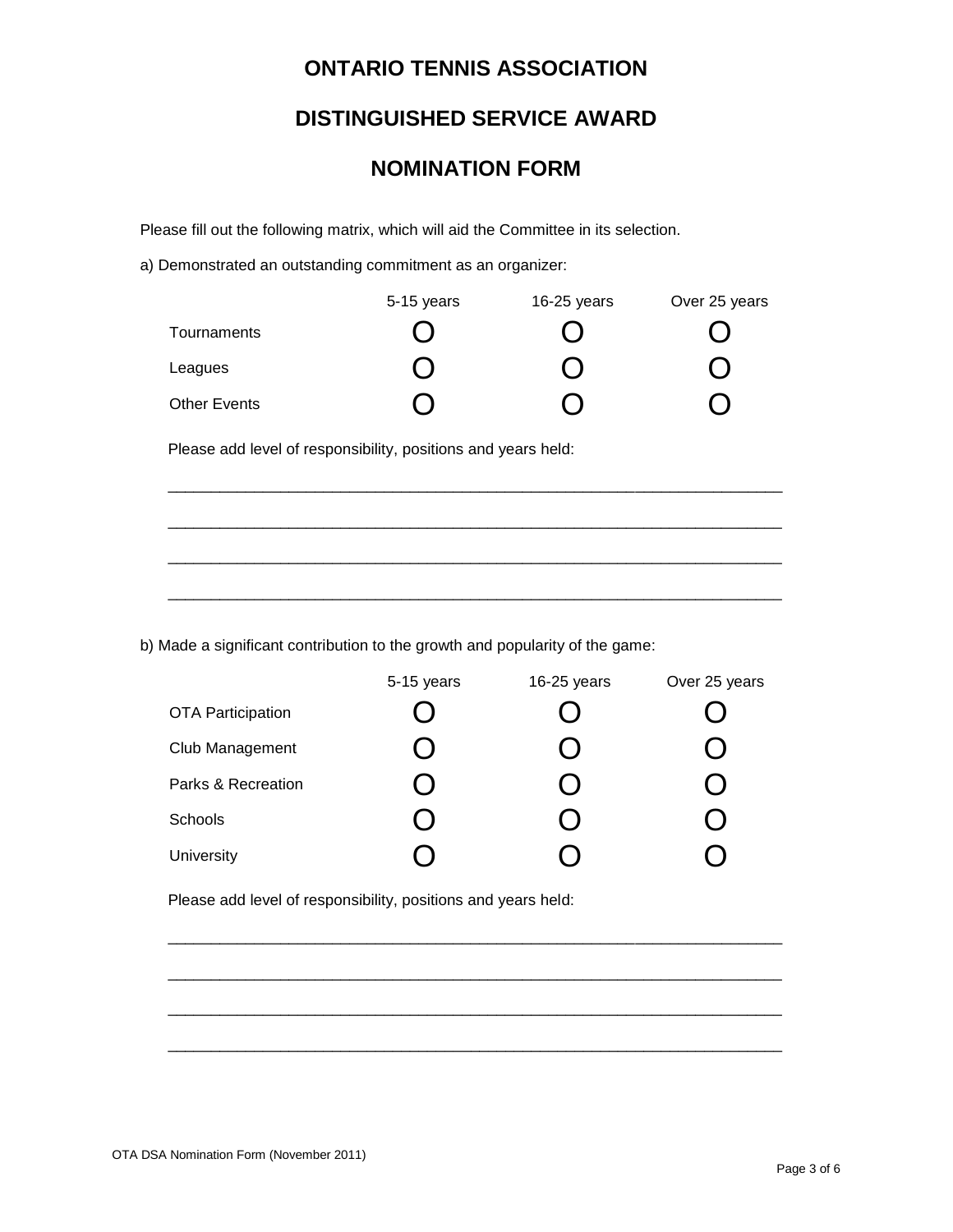## **DISTINGUISHED SERVICE AWARD**

# **NOMINATION FORM**

c) Contributed to the development of the game by providing leadership:

|                                                          | 5-15 years | 16-25 years | Over 25 years |
|----------------------------------------------------------|------------|-------------|---------------|
| Coaching                                                 |            |             |               |
| <b>Technical Expertise</b>                               |            |             |               |
| Please add positions, years held and level of expertise: |            |             |               |
|                                                          |            |             |               |
|                                                          |            |             |               |
|                                                          |            |             |               |
|                                                          |            |             |               |
|                                                          |            |             |               |
|                                                          |            |             |               |
| d) Acted as a positive role model for youth:             | 5-15 years | 16-25 years | Over 25 years |
| Involvement                                              |            |             |               |
| Please add details of involvement:                       |            |             |               |
|                                                          |            |             |               |
|                                                          |            |             |               |
|                                                          |            |             |               |
|                                                          |            |             |               |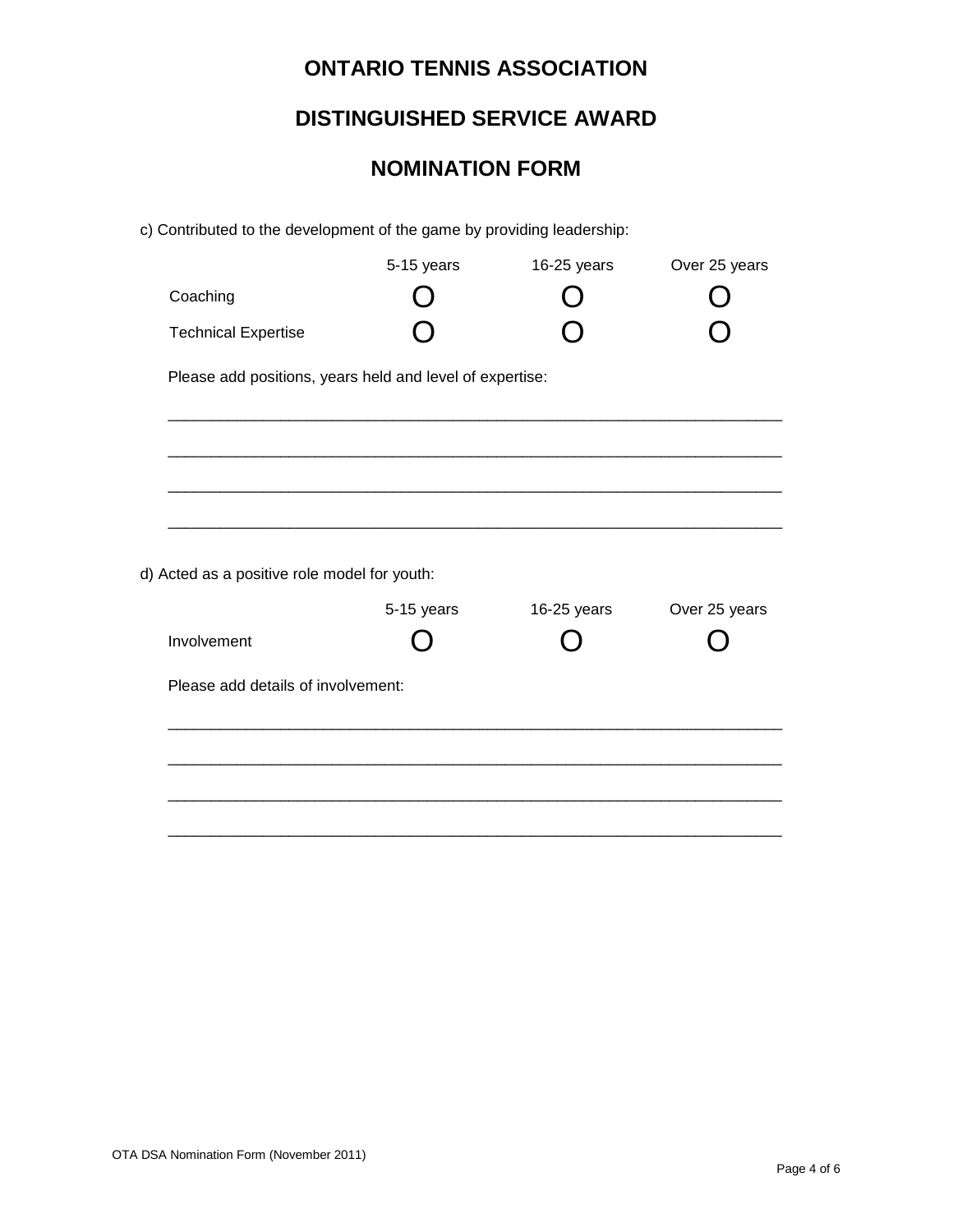## **DISTINGUISHED SERVICE AWARD**

## **NOMINATION FORM**

e) Made a significant and ongoing financial contribution:

|                                              | 5-15 years | 16-25 years | Over 25 years |
|----------------------------------------------|------------|-------------|---------------|
| Events                                       |            |             |               |
| Leagues                                      |            |             |               |
| Development                                  |            |             |               |
| Outreach                                     |            |             |               |
| Please add details of financial involvement: |            |             |               |
|                                              |            |             |               |
|                                              |            |             |               |
|                                              |            |             |               |
|                                              |            |             |               |

f) Created a heightened awareness and interest in tennis:

|       | 5-15 years | $16-25$ years          | Over 25 years          |
|-------|------------|------------------------|------------------------|
| Media |            | $\left( \quad \right)$ |                        |
| Arts  |            | $\left( \right)$       | $\left( \quad \right)$ |

\_\_\_\_\_\_\_\_\_\_\_\_\_\_\_\_\_\_\_\_\_\_\_\_\_\_\_\_\_\_\_\_\_\_\_\_\_\_\_\_\_\_\_\_\_\_\_\_\_\_\_\_\_\_\_\_\_\_\_\_\_\_\_\_\_\_\_\_\_\_\_

\_\_\_\_\_\_\_\_\_\_\_\_\_\_\_\_\_\_\_\_\_\_\_\_\_\_\_\_\_\_\_\_\_\_\_\_\_\_\_\_\_\_\_\_\_\_\_\_\_\_\_\_\_\_\_\_\_\_\_\_\_\_\_\_\_\_\_\_\_\_\_

\_\_\_\_\_\_\_\_\_\_\_\_\_\_\_\_\_\_\_\_\_\_\_\_\_\_\_\_\_\_\_\_\_\_\_\_\_\_\_\_\_\_\_\_\_\_\_\_\_\_\_\_\_\_\_\_\_\_\_\_\_\_\_\_\_\_\_\_\_\_\_

\_\_\_\_\_\_\_\_\_\_\_\_\_\_\_\_\_\_\_\_\_\_\_\_\_\_\_\_\_\_\_\_\_\_\_\_\_\_\_\_\_\_\_\_\_\_\_\_\_\_\_\_\_\_\_\_\_\_\_\_\_\_\_\_\_\_\_\_\_\_\_

Please describe how this person created a heightened awareness: